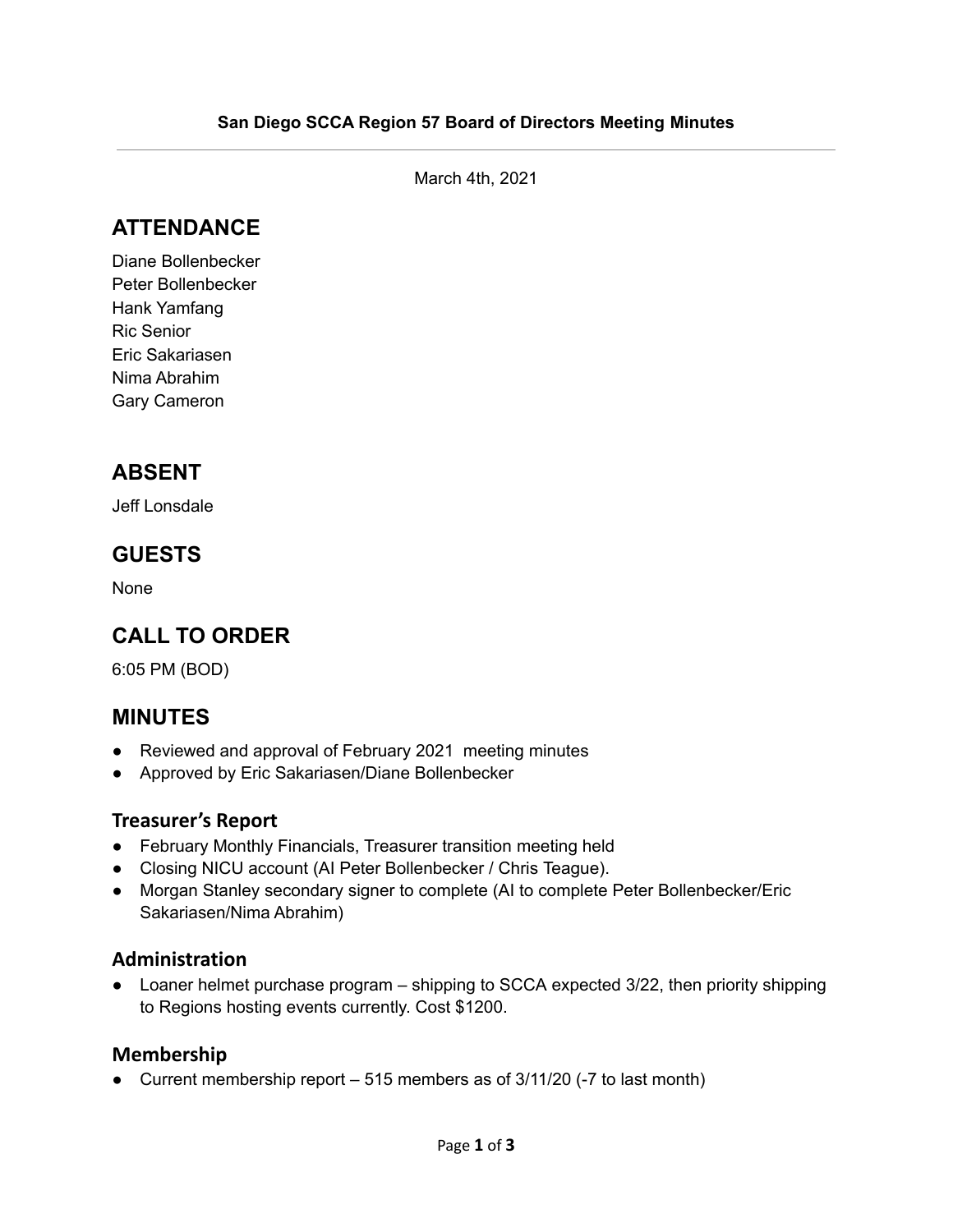#### **Solo Chair Report**

- Lot search status and plan of action/responsibilities
	- EVOC engagement
	- Legoland
	- Golden Acorn
- ES SEO updates doubled traffic to sdrscca

### **Track Events Chair Report**

- April Event
	- April event status Sat=23 & Sun=12
	- Sanction in progress
	- No updates from SCCA about CW approval
	- Found two folks to help run the event,instructor identified
	- Outreach and advertising Hank to craft email advert
- May Event
	- May event status HPDE, time trials, registration opening, sanction, other
	- NA to work on event format, email out by 3/14
	- RS to email MSR ask to copy 10th/11th April Buttonwillow event

### **Road Rally Chair Report**

- February 13, 2021
	- 64 entries, awarded trophies to top three of each class
	- Fees collected except one
- Gamblers, Dead Dollys and BBQ
	- Scheduled for May 8th, sanctioned, opened in MSR
	- $\circ$  Currently at 21 cars entered,  $\sim$  2 months remaining
	- Event email sent via MSR and posted on local car club FB pages
	- Ron running MSR
	- Volunteers pre-running course with document on how to run
	- Several new classes ladies, BMW, Miata, Subaru, Corvette, CAM. going to launch in cohorts

### **New Business**

• New business/other items

# **MEMBERSHIP MEETING SESSION**

● No general membership meeting this month